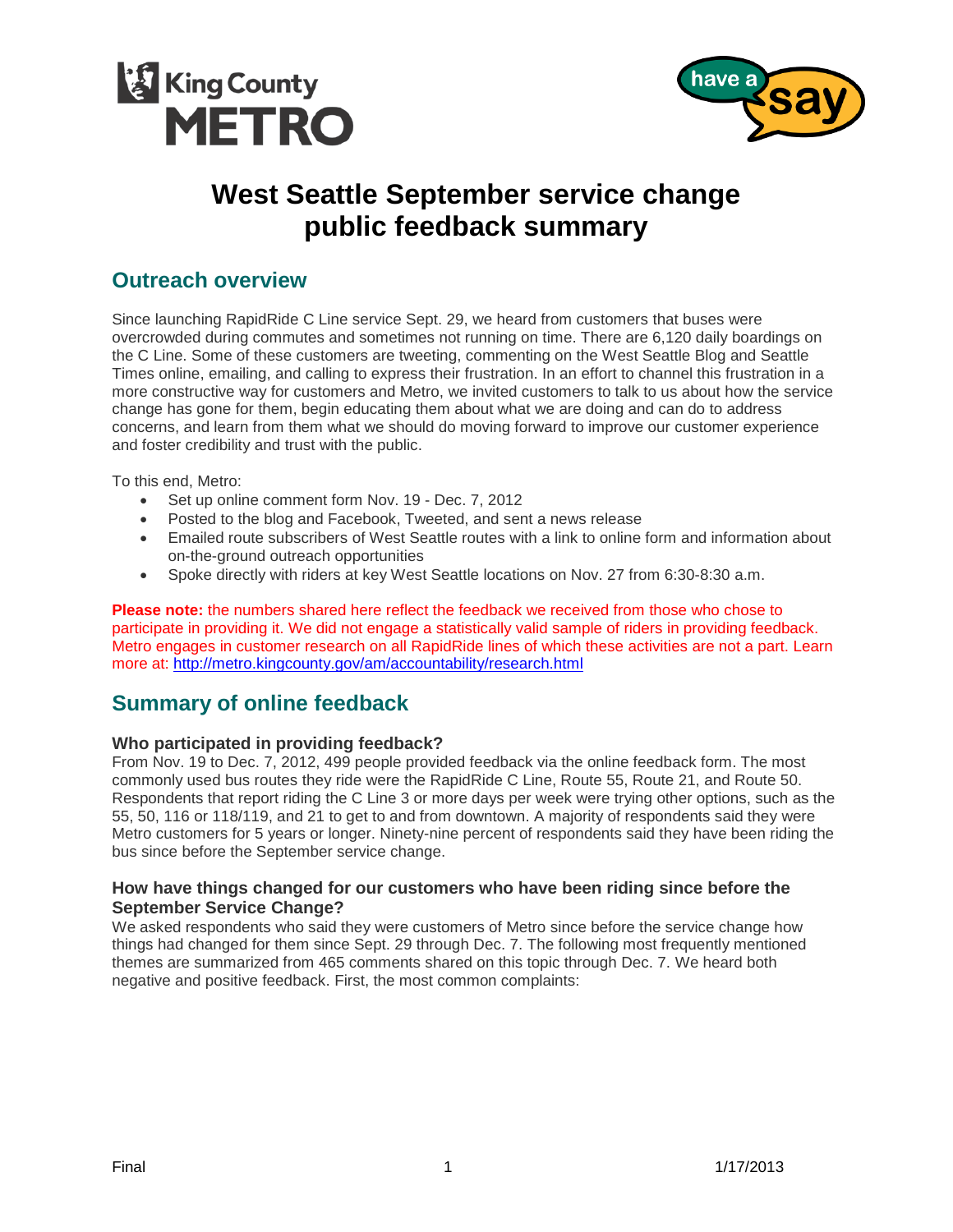

"I'm worried during the evening commute that I won't be able to get a bus home because they [are] so crowded. I have to pick my kids up at daycare at 5 pm, so I have been leaving work early to make sure that if I do have to pass up a crowded bus, I can catch the next one and still get [to] daycare before they close."

need it. Bus design issues were frequently mentioned in this category of complaint – e.g. hanging loops being unstable, too high for people of average height to reach, no place for children to grab on to something while standing, side seats that make people motion sick. Two specific concerns mentioned multiple times had to do with 1) getting on and off the bus at  $2^{nd}$  and Seneca – the back doors are too far from the curb making it a big step down for people, and 2) the doors being closed on people.

> "Before there was a schedule so I knew exactly when I had to leave the house to get the bus and I never waited more than 5 minutes. Now the morning is a great guessing game: occasionally I wait moments, usually I wait 10 minutes, and I have waited as long as 20 minutes… The tag line about 'no guessing' is an absolute misnomer. All one can do now is guess. And wait.."

## **Buses are crowded, uncomfortable**

Last fall, the most common complaint had to do with crowding on the buses. 176 people mentioned crowded buses as a common experience on the C Line and routes 21, 21X, and 120. A subset of these people were concerned about the lack of seats for disabled, injured, and the elderly. They said they or those they care about weren't routinely able to find a seat, couldn't get to one, or aren't being offered one when they

> Metro is working to wring every minute we can out of congested commutes to make RapidRide C and D line buses run swiftly and reliably. We've added bus trips and updated schedules and driver instructions to help reduce overcrowding. On-time reliability continues to improve, and is better than the routes RapidRide replaced. Read [more…](http://metrofutureblog.wordpress.com/2012/12/05/more-green-lights-for-rapidride-buses/)

## **Longer commute**

The second most common complaint was that trips were taking longer. Nearly one-third of respondents (139) specifically mentioned that their commute took longer than before Sept. 29. Sixty-three customers wrote specifically about how they walk farther to the bus, taking two buses instead of one, or just spend more time waiting due to overcrowding or service unreliability, adding additional time to get to and from the bus and wait time to make a transfer to their trip.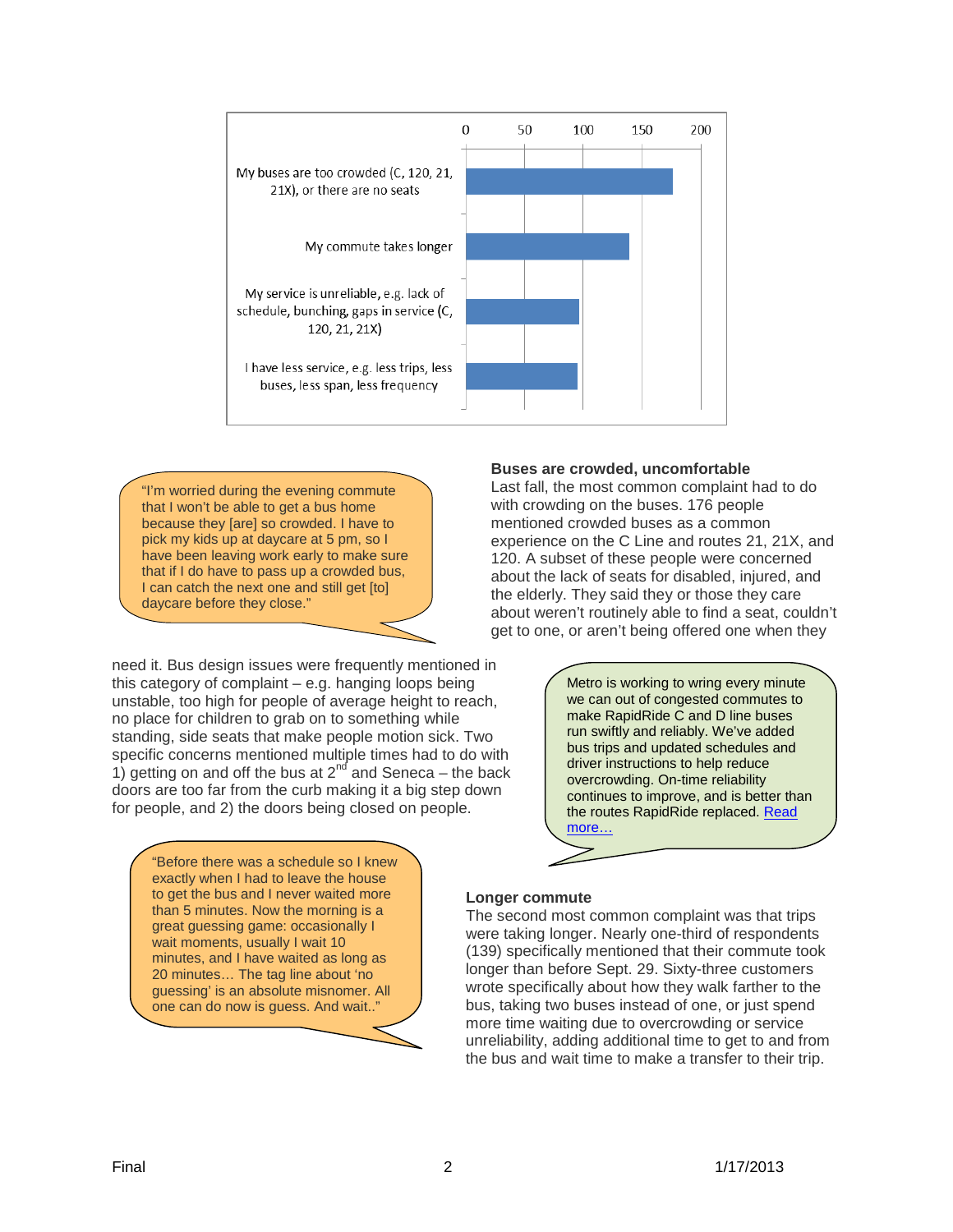## **Service is unreliable, unpredictable, undependable**

One-fifth of respondents (91) spoke specifically about the unreliability of service on the C Line and routes 21, 21X, and 120. Common complaints among these respondents included gaps in service, bus bunching, a lack of schedule or working "real time information signs" for the C Line, and buses passing people by because they are too full.

This was also mentioned the most among dozens of commuters we spoke with face-to-face while out in the field on Nov. 27. There was a general anxiety expressed about how hard it is to plan one's day

Metro has made progress on getting realtime arrival signs working properly. We have also been coordinating with OneBusAway developers to make this well-used smart phone app work reliably for riders. Since the holidays, these systems are now working more reliably and help riders know when the next bus is coming [Read more…](http://metrofutureblog.wordpress.com/2013/01/04/one_bus_hooray/)

when riders can't expect reliable bus service. People talked about their struggles to make it to work on time, pick up kids from daycare, or add any errands to their day when they don't know if their commute will take 30 minutes or an hour and half.

"My commute from North Admiral has gotten a minimum of 10 and a maximum of 25 minutes longer each way every day… I have to transfer at the junction with a 10 to 15 minute wait and board the c line to downtown. The connections… are not good or convenient, [esp.] the connections between the 128 and the 56/57..."

transfers to get downtown, and loss of span (either during the day, on weekends, or after 7 pm) due to changes to routes 37, 56, 57, 22, 125 and other deleted routes. They were the most likely to feel misled by Metro's marketing messages that they are getting an investment or improvements in service when they perceive changes to their service as a loss of service.

## **Fewer options: span, frequency, coverage**

The final most common concern relates to what people perceive as reductions in service to their neighborhoods. Another one-fifth of respondents (95) talked about how service changes made taking the bus more difficult for them. Respondents in this category of complaint were from neighborhoods like the Admiral district, Alki, Arbor Heights, Gennessee Hill, and White Center. They felt frustrated with fewer choices,

> In the face of tight budgets, Metro had to rearrange bus service to serve more riders. That meant reducing service in some places while adding it in others to create new and better connections. The good news: we are serving more riders. Ridership between West Seattle and downtown Seattle grew by hundreds of riders after the September service change, while the number of weekday peak-period trips we offer (77-78) stayed the same.

"I'm very happy with the C Line especially when I need to get downtown fast so I get off my 21 and wait for the C which to me, never takes that long. I'm also very happy with bus no. 21 coming every 15 minutes and also going all the way to Westwood Village where I can go shopping."

#### Now, the positive…

**Praise for better connections, service**

It wasn't all bad… Almost a fifth of respondents (86) noted things they liked about the service change. This total includes comments that were generic in their noting of improvements. Specific things identified in the remaining comments are shown in the following chart: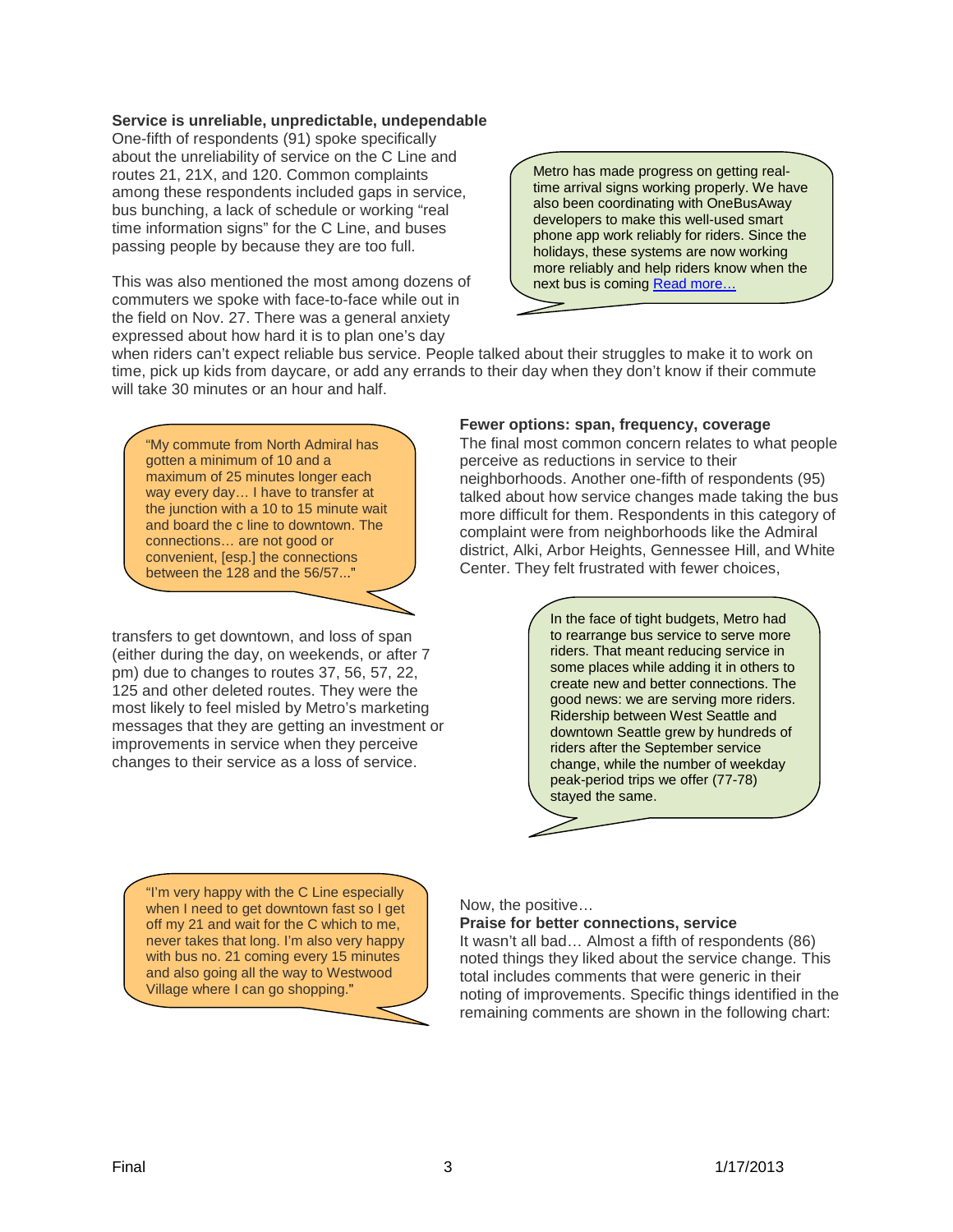

## **What are our customers' expectations, are we meeting them?**

For about half of the 465 who responded, the answer is, "Sometimes." We asked people to tell us what their top three expectations for their bus service are, then to report on how frequently they had experienced these expectations being met in the last two weeks (through Dec. 7, 2012).

| <b>Expectations in rank order</b>                  | How often in the past 2 weeks have you<br>experienced |         |            |       |
|----------------------------------------------------|-------------------------------------------------------|---------|------------|-------|
|                                                    | Often                                                 | Usually | Sometimes  | Never |
| The bus showing up at your stop on time<br>1.      | 10%                                                   | 28%     | 49%        | 13%   |
| <b>Frequent service</b><br>2.                      | 7%                                                    | 29%     | 51%        | 13%   |
| The bus arriving at your destination on time<br>3. | 9%                                                    | 25%     | 53%        | 13%   |
| Being able to sit<br>4.                            | 9%                                                    | 24%     | 52%        | 15%   |
| Getting somewhere without having to transfer<br>5. | 18%                                                   | 17%     | <b>26%</b> | 39%   |
| <b>Feeling safe</b><br>6.                          | 30%                                                   | 31%     | 33%        | 6%    |
| All the features of RR working properly<br>7.      | 3%                                                    | 15%     | 51%        | 31%   |
| Paying a reasonable fare<br>8.                     | 42%                                                   | 36%     | 14%        | 8%    |
| Friendly and knowledgeable driver<br>9.            | 4%                                                    | 48%     | 39%        | 9%    |
| 10. A clean bus                                    | 28%                                                   | 50%     | 17%        | 6%    |
| 11. Quick and easy fare payment                    | 40%                                                   | 40%     | 20%        | $0\%$ |

## **What we've done, have our customers noticed?**

We asked respondents whether they had noticed a change through the end of November after Metro added bus trips on the C Line, Route 55, and Route 120 to address overcrowding and schedule problems during the morning and evening peak commute times. Four-hundred sixty-eight

In the months since we asked for feedback, on-time reliability has continued to improve and tech systems are working to better inform riders when the next bus is coming.

respondents answered this question. Three out of 10 respondents said service had improved, four out of 10 respondents said service was the same, one out of 10 respondents said service was worse, and two out of 10 respondents don't know.

## **Where do we go from here?**

We asked people who responded that service is the same or worsened since we have added service to bus routes what they would like us to focus on moving forward. 220 people responded.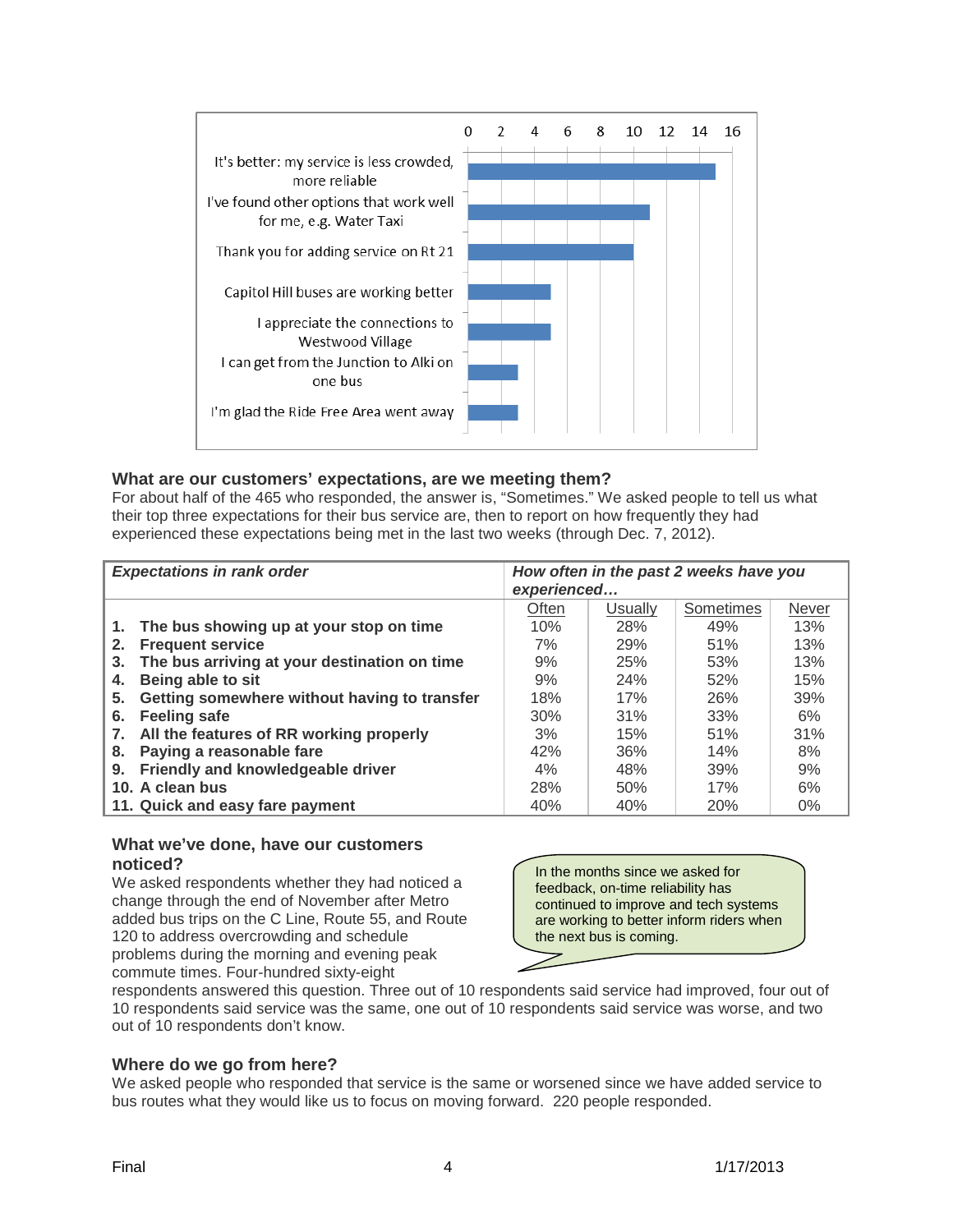## What one thing should we focus our energies on moving forward?



2% - Communicate with riders

We also asked respondents who are not feeling confident in Metro what we could do to increase customer confidence that Metro is providing the best service it can with the resources it has. These comments from our customers with the most concern, plus other open-ended comments in the feedback form, provide the basis for the following themes.

"If you install something, make sure it works. If you advertise something, make sure it's accurate. Your bus signs suggest that it's so easy there will be no confusion. RapidRide is nothing but confusion. Get us the ability to know when the next bus is coming so we can plan our day... A 10 minute change in a bus coming or going can result in the whole family having to get up and out 45 minutes earlier than needed, all because we can't tell if we need to be at the stop at 7:53 or 7:55."

general sense of the schedule (i.e. bus comes every 10 minutes from the top of the hour), would alleviate the guesswork and help people plan their schedules without the uncertainty of trip length they experience today.

## **Do what you promised and don't make these same mistakes in the future: get things working properly, give us a schedule**

The most common wish was for Metro to provide promised service. One subset of this group wants us to give them what we marketed to them. Another subset of this group is those who would like Metro to implement things better in the future and learn from this experience. All of these respondents just want to know when a bus is supposed to come. Having the "real time information signs" work properly, a working connection with One Bus Away, and/or having a

> Metro really appreciates this feedback from riders, and behind the scenes worked hard to improve tech systems that report bus arrival times. Metro will have a printed schedule in February for most of the RapidRide service. We want to more clearly communicate what riders can expect when we make changes so we all are better prepared and knowledgeable.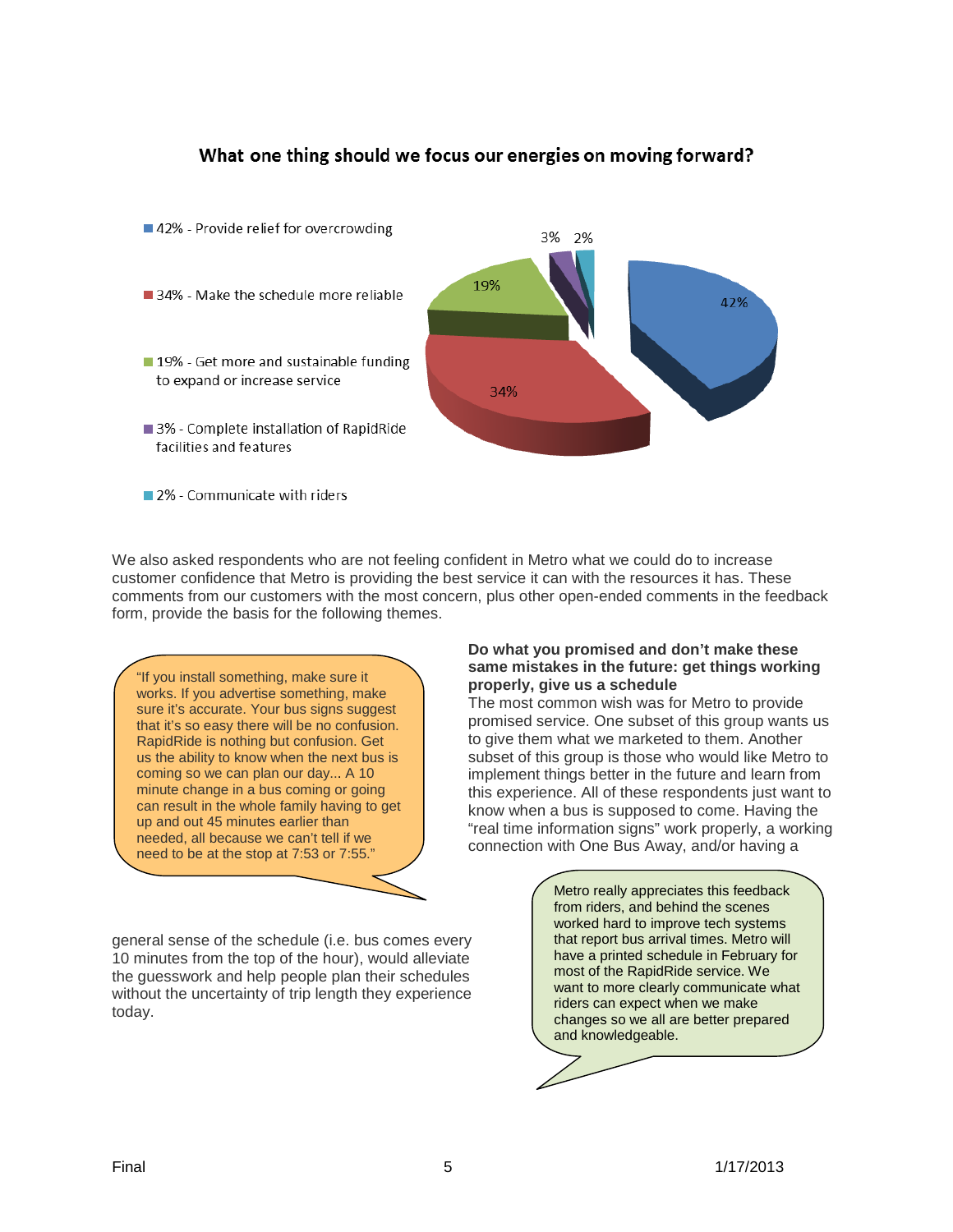"The C… line was supposed to decrease morning commute times by a negligible amount… something like two minutes each way. For this streets were repainted with bus only lanes… new shelters with tote boards that don't always work [were installed]… Don't you think the money spent on these 'improvements' would have been [better] used to fund existing bus service?"

## **Stop wasting money: prioritize improving existing service over fancy buses, new stops**

The second most common refrain was the perception that Metro spent a lot of money and got worse service in return. For them, there is confusion when they hear that Metro is suffering from a loss of local operating revenue while seeing a big investment in RapidRide facilities using federal capital grant dollars.

> Making capital improvements is essential to improving transit service that shares the road with general traffic. Our transit operations continue to improve, but we know we have more work to do.

#### **Be transparent and honest – in data, planning, funding; don't over-promise and under-deliver**

The third largest category of responses has to do with Metro being transparent and honest with the

public. Respondents said they want to see the data, understand how this was planned, and how Metro is in the financial situation it is. This group includes respondents who specifically mention feeling "oversold" on the changes.

## **Return what we had, or add service**

The final major group of responses had to do with wanting back what people had before and ideas for added service. These comments include those that can be characterized as customers who feel like the service they had before Sept. 29 worked fine and wonder why Metro "fixed something that wasn't broken." They are customers for whom the changes have meant less service because Metro canceled some routes with low ridership, or due to things like unreliability, crowding, and increased commute times because they have to walk farther or transfer. This category also includes new ideas for service that represent contradicting desires, i.e. those who want better local service and connections all-day vs. those who want more one-seat options for getting directly to downtown from their neighborhood.

"…It's good to see buses so full. Keep up

the good work."

Metro undertook a massive unprecedented service change in September, and some riders are not happy with the changes. We planned this change to create a system that will work better for more people – making more productive use of the limited resources we have. We expect to serve more riders – and work to find alternative service for those inconvenienced by the changes.

As transit demand continues to grow, we will work to find ways to improve transit service and balance the needs and concerns of our customers to the best of our abilities. We are keeping an eye toward sustainable funding to provide service to meet growing demand today and in the future.

## **Miscellaneous suggestions**

Throughout the open-ended responses there were several solutions mentioned multiple times. They are not mentioned in great enough numbers to show up in this top line summary, however seem important to note. They are:

- Explore and make adjustments to how the schedules line up between connecting routes, e.g. C Line and Routes 50 and 128. Several people talked about how they have experienced these buses leaving early from the Junction stops and not waiting for C Line folks to get off the bus and transfer.
- Split the C and D Lines to improve reliability.